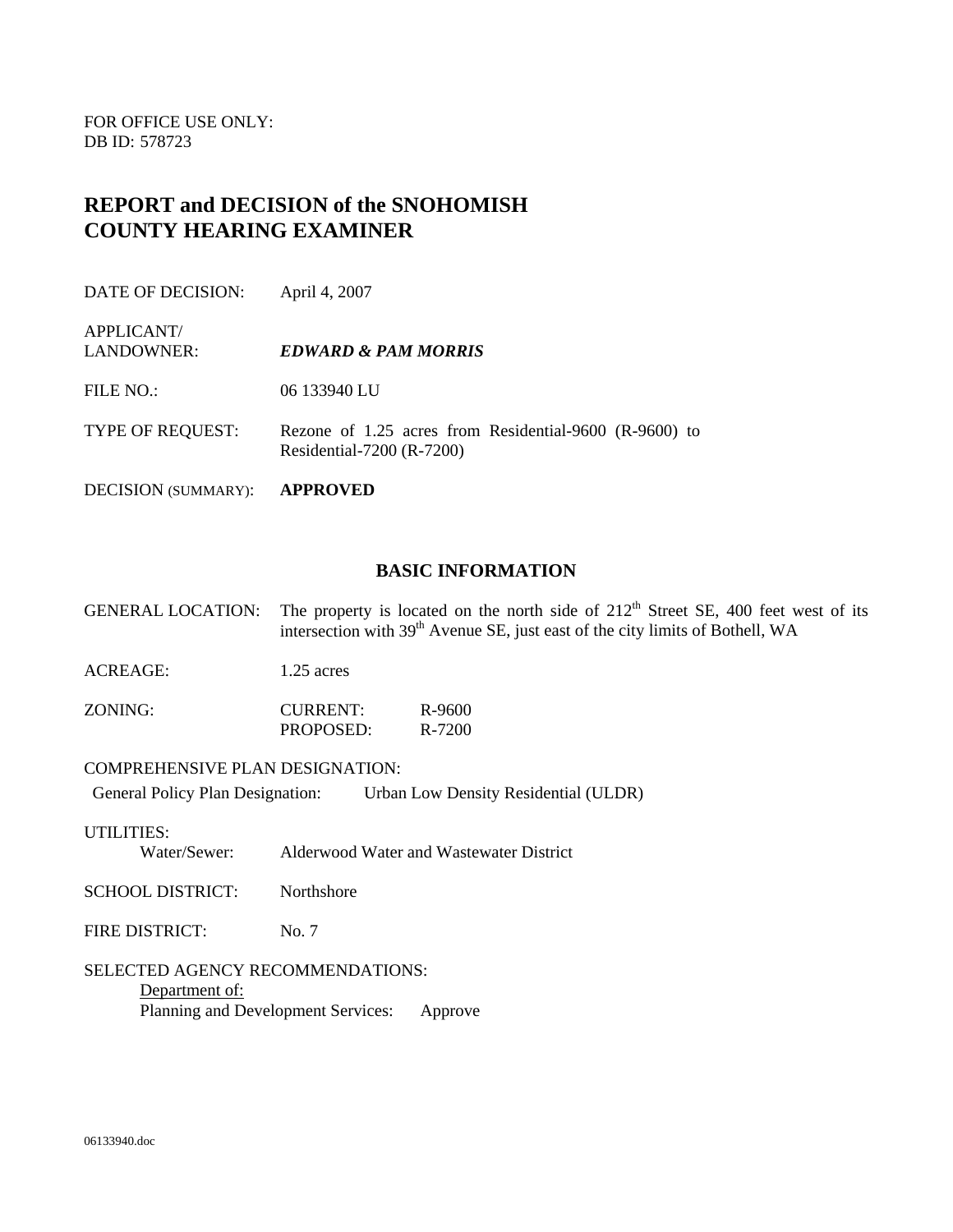## **INTRODUCTION**

The applicant filed the Master Application on December 13, 2006. (Exhibit 1)

The Department of Planning and Development Services (PDS) gave proper public notice of the open record hearing as required by the county code. (Exhibits 11, 12  $\&$  13)

A SEPA determination was made on February 14, 2007. (Exhibit 10) No appeal was filed.

The Examiner held an open record hearing on March 20, 2007, the  $69<sup>th</sup>$  day of the 120-day decision making period. Witnesses were sworn, and testimony was presented.

#### **PUBLIC HEARING**

The public hearing commenced on March 20, 2007 at 9:00 a.m.

- 1. The Examiner had read the PDS staff report, reviewed the file and viewed the area.
- 2. No one from the public attended the hearing.
- 3. The hearing concluded at 9:04 a.m.
- **NOTE**: For a complete record, an electronic recording of this hearing is available in the Office of the Hearing Examiner.

### **FINDINGS, CONCLUSIONS AND DECISION**

#### **FINDINGS:**

Based on all the evidence of record, the following findings of fact are entered.

- 1. The master list of exhibits and witnesses which is a part of this file and which exhibits were considered by the Examiner, is hereby made a part of this file, as if set forth in full herein.
- 2. The PDS staff report has correctly analyzed the nature of the application, the issues of concern, the application's consistency with adopted codes and policies and land use regulations, and the State Environmental Policy Act (SEPA) evaluation with its recommendation and conditions. That this report is hereby adopted by the Examiner as if set forth in full herein.
- 3. The Hearing Examiner can condition or deny a rezone if there is substantial evidence in the record of the need to do so in the interest of the public health, safety and welfare. However, none of the assertions listed above achieves that evidentiary level in this record at this stage.
- 4. There are no mitigation requirements required for parks, schools or roads and the DPW has no comments or objections but will provide its input during the short plat approval process.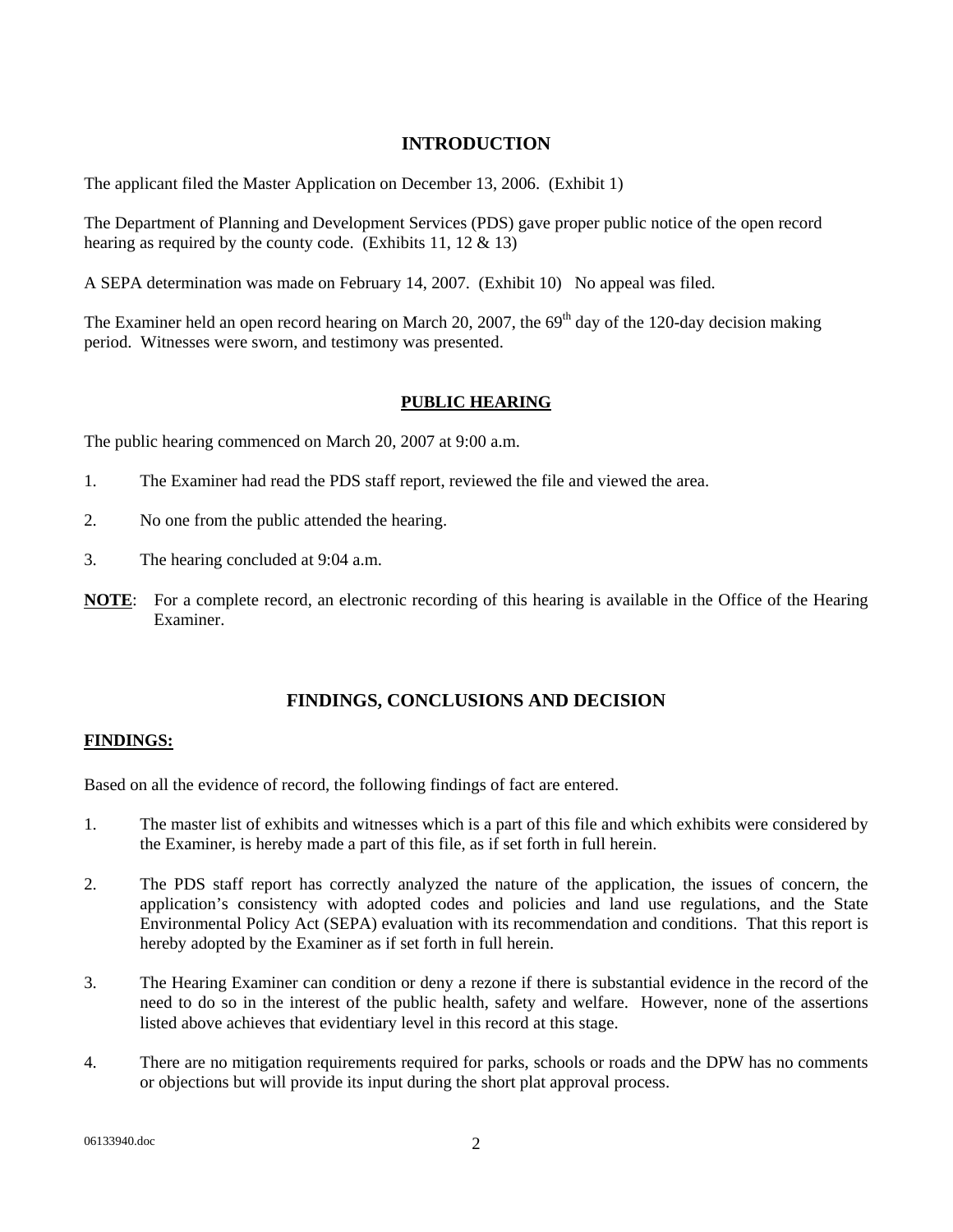- 5. The Snohomish County Health District has no objection to this proposal provided that public water and sewer are furnished.
- 6. Public water, sewer service and electrical power will be available for this development.
- 7. The request is consistent with Section 30.70.100 SCC (Section 32.50.100 SCC), which requires, pursuant to RCW 36.70B.040, that all project permit applications be consistent with the GMACP, and GMA-based county codes.
- 8. Any Finding of Fact in this Report and Decision, which should be deemed a Finding of Fact, is hereby adopted as such.

## **CONCLUSIONS of LAW**:

Based on the findings of fact entered above, the following conclusions of law are entered.

- 1. The Examiner, having fully reviewed the PDS staff report hereby adopts said staff report as properly setting forth the issues, the land use requests, consistency with the existing regulations, policies, principles, conditions and their effect upon the request. It is therefore adopted by the Examiner as a conclusion as if set forth in full herein. There are no changes to the recommendations of the staff report.
- 2. The request is for a rezone and, therefore, must be consistent with the GMACP; GMA based county codes. In this regard, the request is consistent with those plans and codes. The type and character of land use permitted on the project site is consistent with the General Policy Plan (GPP) ULDR designation of the property and meets the required regulatory codes as to density, design and development standards.
- 3. Chapter 30.42A covers rezoning requests and applies to site specific rezone proposals that conform to the Comprehensive Plan. The decision criteria under SCC 30.42A.100 provides as follows:

The hearing examiner may approve a rezone only when all the following criteria are met:

- (1) The proposal is consistent with the comprehensive plan;
- (2) the proposal bears a substantial relationship to the public health, safety, and welfare; and
- (3) where applicable, minimum zoning criteria found in chapters 30.31A through 30.31F SCC are met.

 It is the finding of the Examiner that the request meets these requirements generally and should be approved.

- 4. Staff concludes that the proposal is consistent with the rezone criteria and the Examiner concurs. The proposal is consistent with the comprehensive plan, and by implementing the plan the proposal advances the public health, safety and welfare. Minimum zoning criteria can be satisfied on this site. The application to rezone the property as requested should be approved
- 5. Any Conclusion in this Report and Decision, which should be deemed a Finding of Fact, is hereby adopted as such.

## **DECISION**: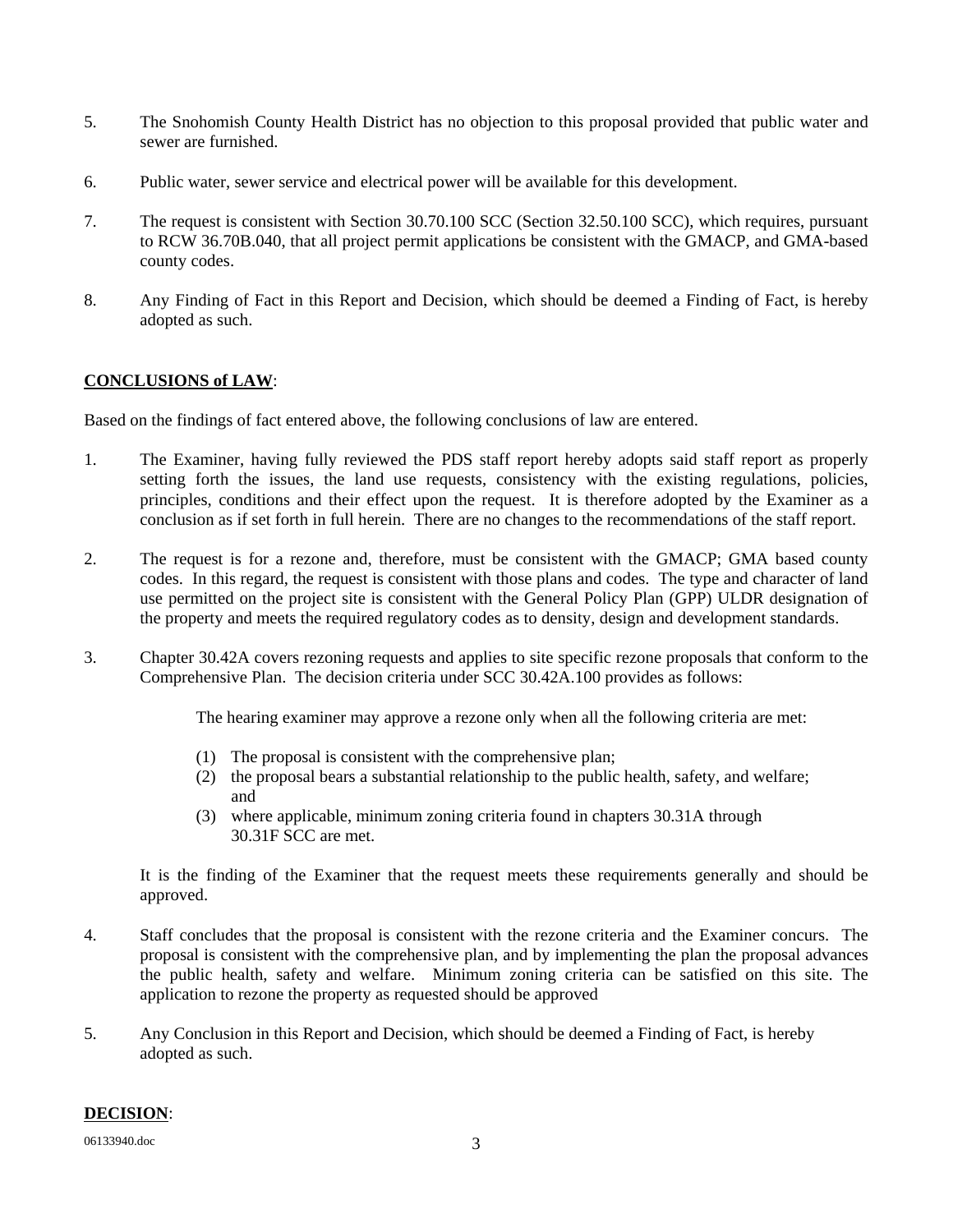Based on the Findings of Fact and Conclusions of Law entered above, the decision of the Hearing Examiner on the application is as follows:

The request to **REZONE** the property from Residential-9600 (R-9600) to Residential-7200 (R-7200) is hereby **APPROVED**.

Decision issued this  $4<sup>th</sup>$  day of April, 2007.

Gordon Crandall, Hearing Examiner Pro Tem

## **EXPLANATION OF RECONSIDERATION AND APPEAL PROCEDURES**

 $\overline{\phantom{a}}$  ,  $\overline{\phantom{a}}$  ,  $\overline{\phantom{a}}$  ,  $\overline{\phantom{a}}$  ,  $\overline{\phantom{a}}$  ,  $\overline{\phantom{a}}$  ,  $\overline{\phantom{a}}$  ,  $\overline{\phantom{a}}$  ,  $\overline{\phantom{a}}$  ,  $\overline{\phantom{a}}$  ,  $\overline{\phantom{a}}$  ,  $\overline{\phantom{a}}$  ,  $\overline{\phantom{a}}$  ,  $\overline{\phantom{a}}$  ,  $\overline{\phantom{a}}$  ,  $\overline{\phantom{a}}$ 

The decision of the Hearing Examiner is final and conclusive with right of appeal to the County Council. However, reconsideration by the Examiner may also be sought by one or more parties of record. The following paragraphs summarize the reconsideration and appeal processes. For more information about reconsideration and appeal procedures, please see Chapter 30.72 SCC and the respective Examiner and Council Rules of Procedure.

### **Reconsideration**

Any party of record may request reconsideration by the Examiner. A petition for reconsideration must be filed in writing with the Office of the Hearing Examiner, 2<sup>nd</sup> Floor, County Administration-East Building, 3000 Rockefeller Avenue, Everett, Washington, (Mailing Address: M/S #405, 3000 Rockefeller Avenue, Everett WA 98201) on or before **April 16, 2007**. There is no fee for filing a petition for reconsideration. **"The petitioner for reconsideration shall mail or otherwise provide a copy of the petition for reconsideration to all parties of record on the date of filing." [SCC 30.72.065]**

A petition for reconsideration does not have to be in a special form but must: contain the name, mailing address and daytime telephone number of the petitioner, together with the signature of the petitioner or of the petitioner's attorney, if any; identify the specific findings, conclusions, actions and/or conditions for which reconsideration is requested; state the relief requested; and, where applicable, identify the specific nature of any newly discovered evidence and/or changes proposed by the applicant.

The grounds for seeking reconsideration are limited to the following:

- (a) The Hearing Examiner exceeded the Hearing Examiner's jurisdiction;
- (b) The Hearing Examiner failed to follow the applicable procedure in reaching the Hearing Examiner's decision;
- (c) The Hearing Examiner committed an error of law;
- (d) The Hearing Examiner's findings, conclusions and/or conditions are not supported by the record;
- (e) New evidence which could not reasonably have been produced and which is material to the decision is discovered; or
- (f) The applicant proposed changes to the application in response to deficiencies identified in the decision.

Petitions for reconsideration will be processed and considered by the Hearing Examiner pursuant to the provisions of SCC 30.72.065. Please include the County file number in any correspondence regarding this case.

06133940.doc 4